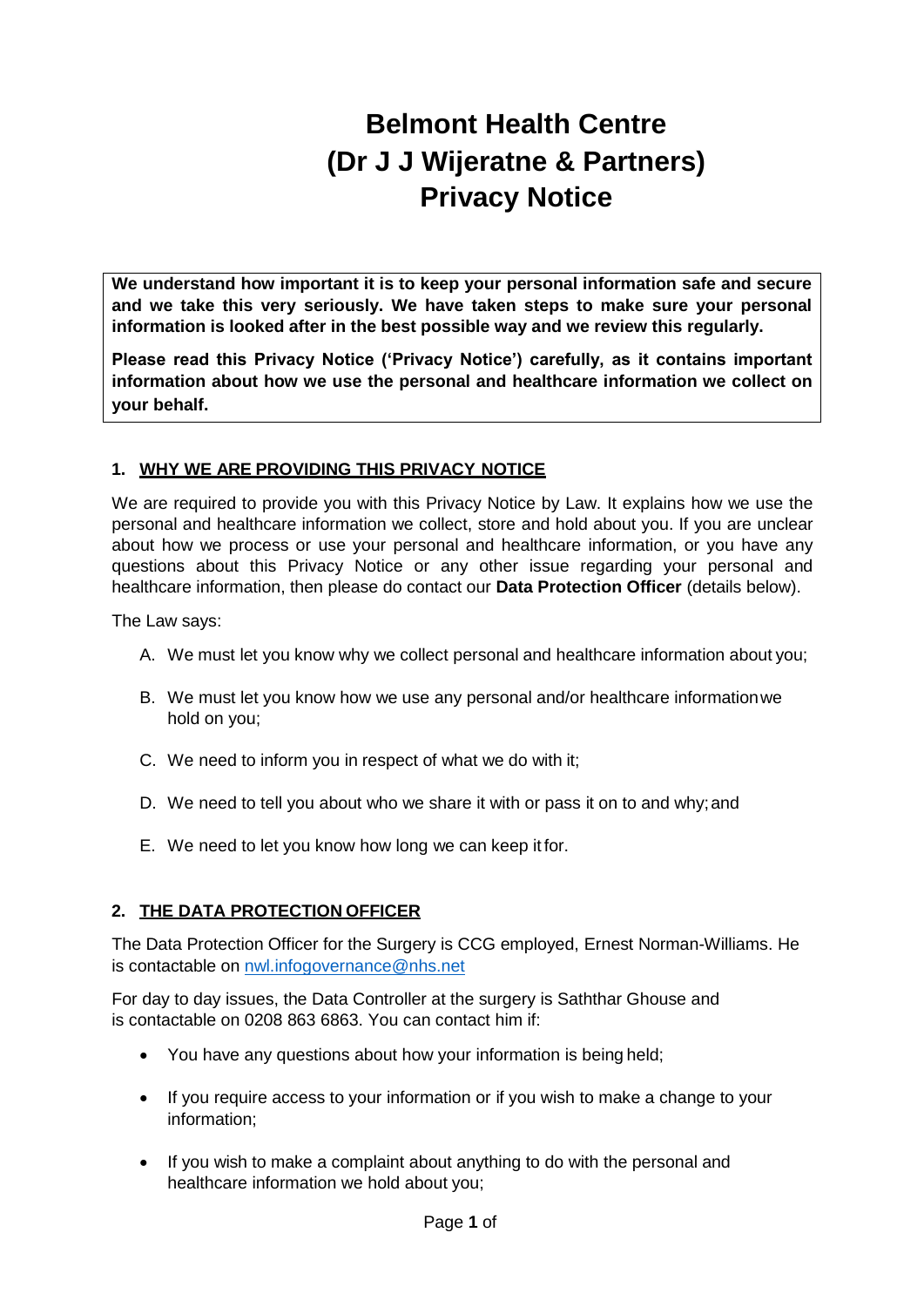Or any other query relating to this Policy and your rights as apatient.

# **3. ABOUT US**

We, at the Belmont Health Centre (Dr J J Wijeratne & Partners) ('**the Surgery**') situated at 516 Kenton Lane, Harrow Middlesex HA3 7LT, are a **Data Controller** of your information. This means we are responsible for collecting, storing and handling your personal and healthcare information when you register with us as a patient.

There may be times where we also process your information. That means we use it for a particular purpose and, therefore, on those occasions we may also be **Data Processors**. The purposes for which we use your information are set out in this Privacy Notice.

We work within a primary care network (PCN) Health Alliance sense with five other practices.

- The Enterprise Practice, situated at 516 Kenton Lane, Harrow, HA3 7LT
- Circle Practice, situated at 516 Kenton Lane, Harrow, HA3 7LT
- Aspri Medicals, situated at 1-3 Long Elmes, Harrow, HA3 5LE
- Stanmore Medical Centre, situated at 85 Crowshott Avenue, Stanmore, HA7 1HS
- Streatfield Medical Centre, 177 Streatfield Road, Kenton, Harrow, Middlesex, HA3 9BL

Each practice employs a pharmacist who may on occasion provide a service to us to help support our patients medication and long-term condition monitoring. They will access our patient records strictly for that purpose and have signed agreements to ensure this data does not go outside of the practice."

## *4. Coronavirus (COVID-19) pandemic and your information*

*The ICO recognises the unprecedented challenges the NHS and other health professionals are facing during the Coronavirus (COVID-19) pandemic.*

*The ICO also recognise that 'Public bodies may require additional collection and sharing of personal data to protect against serious threats to public health.'*

*The Government have also taken action in respect of this and on 20th March 2020 the Secretary of State for Health and Social Care issued a Notice under Regulation 3(4) of The Health Service (Control of Patient Information) Regulations 2002 requiring organisations such as GP Practices to use your information to help GP Practices and other healthcare organisations to respond to and deal with the COVID-19 pandemic.*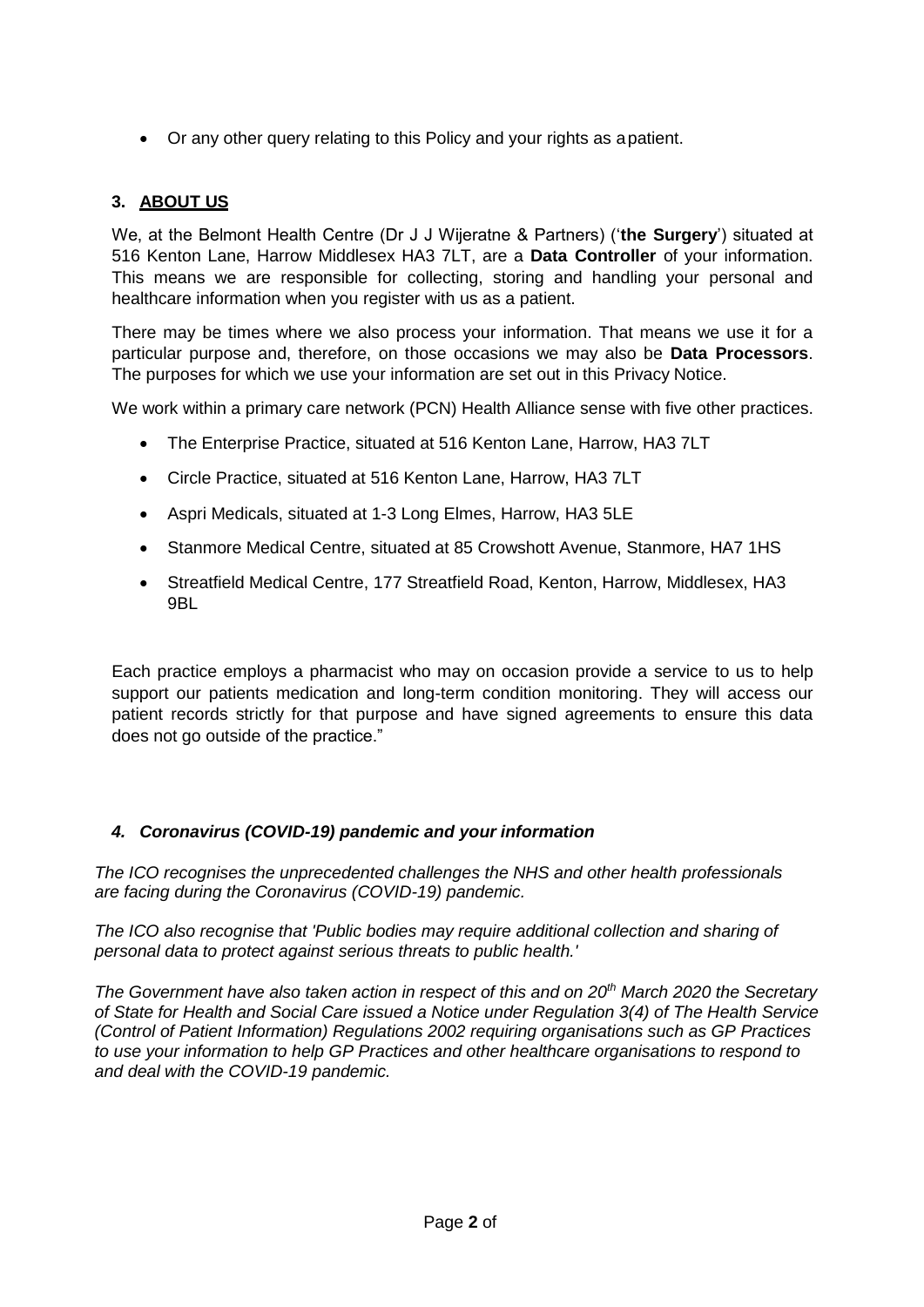*In order to look after your healthcare needs during this difficult time, we may urgently need to share your personal information, including medical records, with clinical and non clinical staff who belong to organisations that are permitted to use your information and need to use it to help deal with the Covid-19 pandemic. This could (amongst other measures) consist of either treating you or a member of your family and enable us and other healthcare organisations to monitor the disease, assess risk and manage the spread of the disease.*

*Please be assured that we will only share information and health data that is necessary to meet yours and public healthcare needs.*

*The Secretary of State for Health and Social Care has also stated that these measures are temporary and will expire on 30th September 2020 unless a further extension is required. Any further extension will be will be provided in writing and we will communicate the same to you.*

*Please also note that the data protection and electronic communication laws do not stop us from sending public health messages to you, either by phone, text or email as these messages are not direct marketing.*

*It may also be necessary, where the latest technology allows us to do so, to use your information and health data to facilitate digital consultations and diagnoses and we will always do this with your security in mind.*

*If you are concerned about how your information is being used, please contact our DPO using the contact details provided in this Privacy Notice.*

#### **5. INFORMATION WE COLLECT FROM YOU**

The information we collect from you will include:

- A. Your contact details (such as your name and email address, including place of work and work contact details);
- B. Details and contact numbers of your next of kin;
- C. Your age range, gender, ethnicity;
- D. Details in relation to your medical history;
- E. The reason for your visit to the Surgery;
- F. Medical notes and details of diagnosis and consultations with our GPs andother health professionals within the Surgery involved in your direct healthcare.

## **6. INFORMATION ABOUT YOU FROM OTHERS**

We also collect personal information about you when it is sent to us from the following:

A. a hospital, a consultant or any other medical or healthcare professional, or any other person involved with your general healthcare.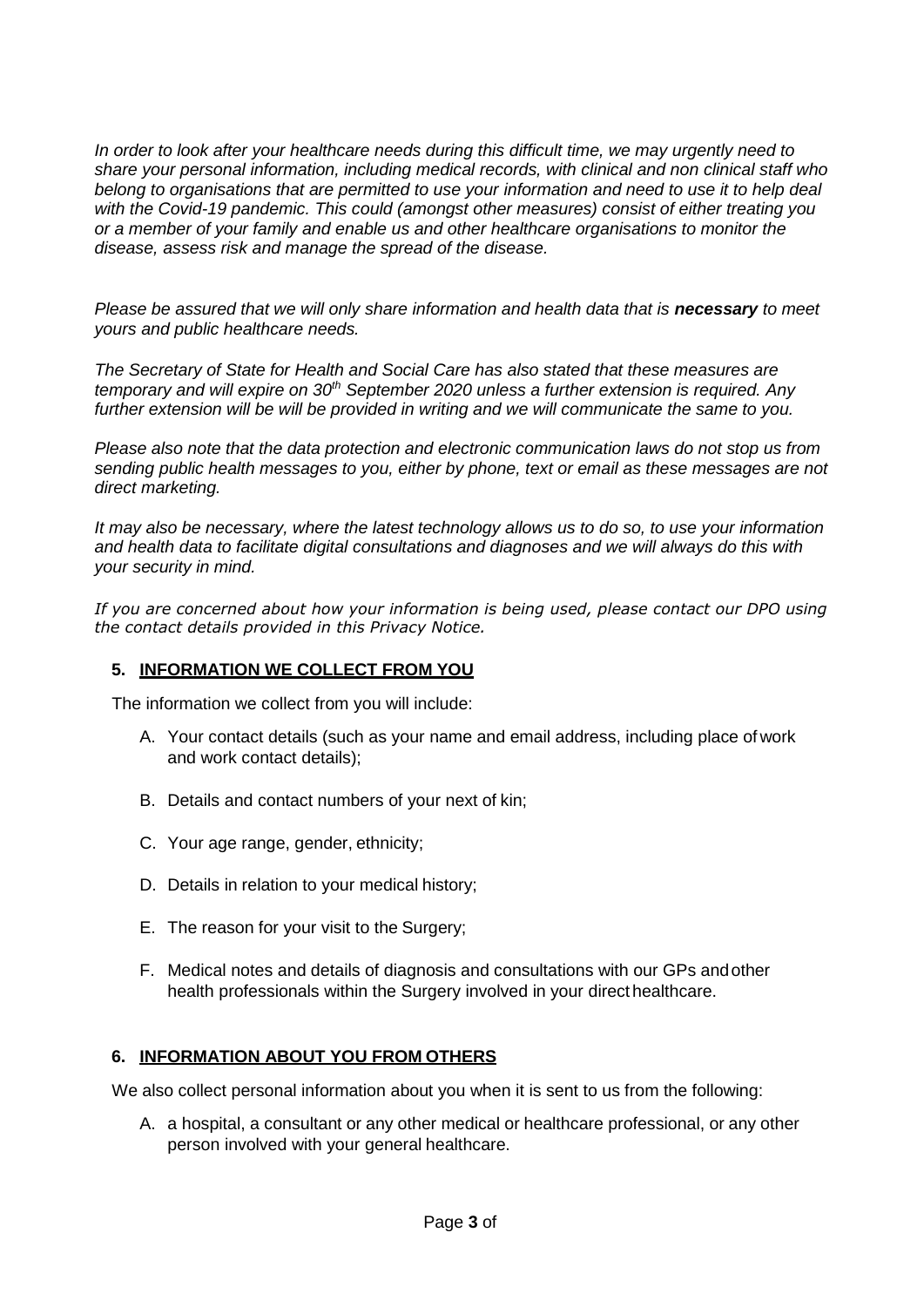## **7. YOUR SUMMARY CARE RECORD**

Your summary care record is an electronic record of your healthcare history (and other relevant personal information) held on a national healthcare records database provided and facilitated by NHS England.

This record may be shared with other healthcare professionals and additions to this record may also be made by relevant healthcare professionals and organisations involved in your direct healthcare.

You may have the right to demand that this record is not shared with anyone who is not involved in the provision of your direct healthcare. If you wish to enquire further as to your rights in respect of not sharing information on this record then please contact our Data Protection Officer.

To find out more about the wider use of confidential personal information and to register your choice to opt out if you do not want your data to be used in this way, please visit <https://nhs.uk/your-nhs-data-matters>

Note if you do choose to opt out, you can still consent to your data being used for specific purposes. However, if you are happy with this use of information you do not need to do anything. You may however change your choice at any time.

## **8. WHO WE MAY PROVIDE YOUR PERSONAL INFORMATION TO AND WHY**

Whenever you use a health or care service, such as attending Accident & Emergency or using Community Care Services, important information about you is collected to help ensure you get the best possible care and treatment. This information may be passed to other approved organisations where there is a legal basis, to help with planning services, improving care, research into developing new treatments and preventing illness. All of this helps in proving better care to you and your family and future generations. However, as explained in this Privacy Notice, confidential information about your health and care is only used in this way where allowed by law and would never be used for any other purpose without your clear and explicit consent.

We may pass your personal information on to the following people or organisations, because these organisations may require your information to assist them in the provision of your direct healthcare needs. It, therefore, may be important for them to be able to access your information in order to ensure they may properly deliver their services to you:

- A. Hospital professionals (such as doctors, consultants, nurses, etc);
- B. Other GPs/Doctors;
- C. Pharmacists;
- D. Nurses and other healthcare professionals;
- E. Dentists;
- F. Any other person that is involved in providing services related to your general healthcare, including mental health professionals.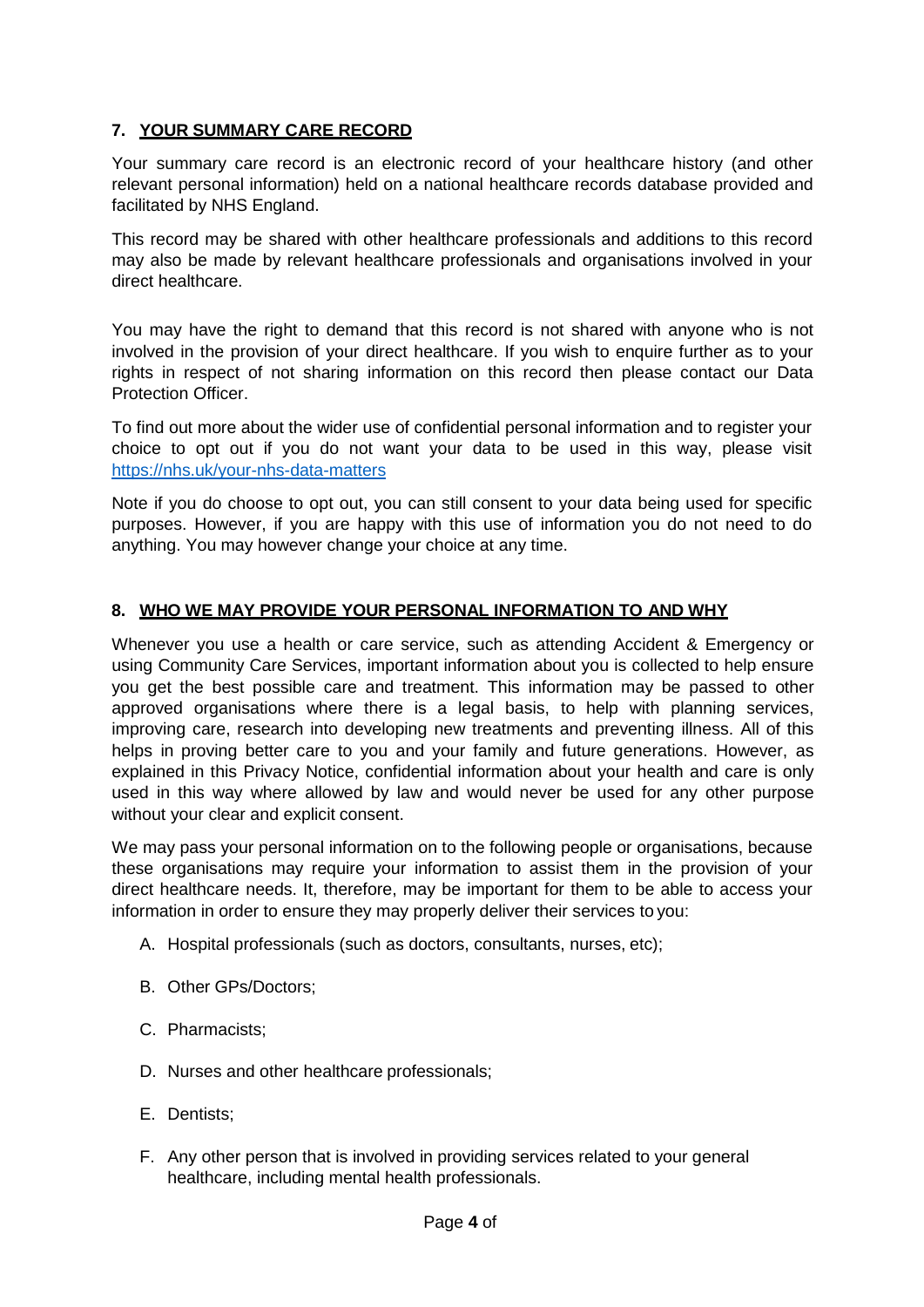# **9. OTHER PEOPLE WHO WE PROVIDE YOUR INFORMATION TO**

- A. Commissioners;
- B. Clinical Commissioning Groups;
- C. Local authorities;
- D. Community health services;
- E. For the purposes of complying with the law e.g. Police, Solicitors,Insurance Companies;
- **F.** Anyone you have given your consent to, to view or receive your record, or part of your record. **Please note, if you give another person or organisation consent to access your record we will need to contact you to verify your consent before we release that record. It is important that you are clear and understand how much and what aspects of, your record you give consent to be disclosed.**
- G. **Data Extraction by the Clinical Commissioning Group –** the clinical commissioning group at times extracts medical information about you, but the information we pass to them via our computer systems **cannot identify you to them.**  This information only refers to you by way of a code that only your practice can identify (it is pseudo-anonymised). This therefore protects you from anyone who may have access to this information at the Clinical Commissioning Group from **ever**  identifying you as a result of seeing the medical information and we will **never** give them the information that would enable them to dothis.

There are good reasons why the Clinical commissioning Group may require this pseudo- anonymised information.

## **10. ANONYMISED INFORMATION**

Sometimes we may provide information about you in an anonymised form. If we do so, then none of the information we provide to any other party will identify you as an individual and cannot be traced back to you.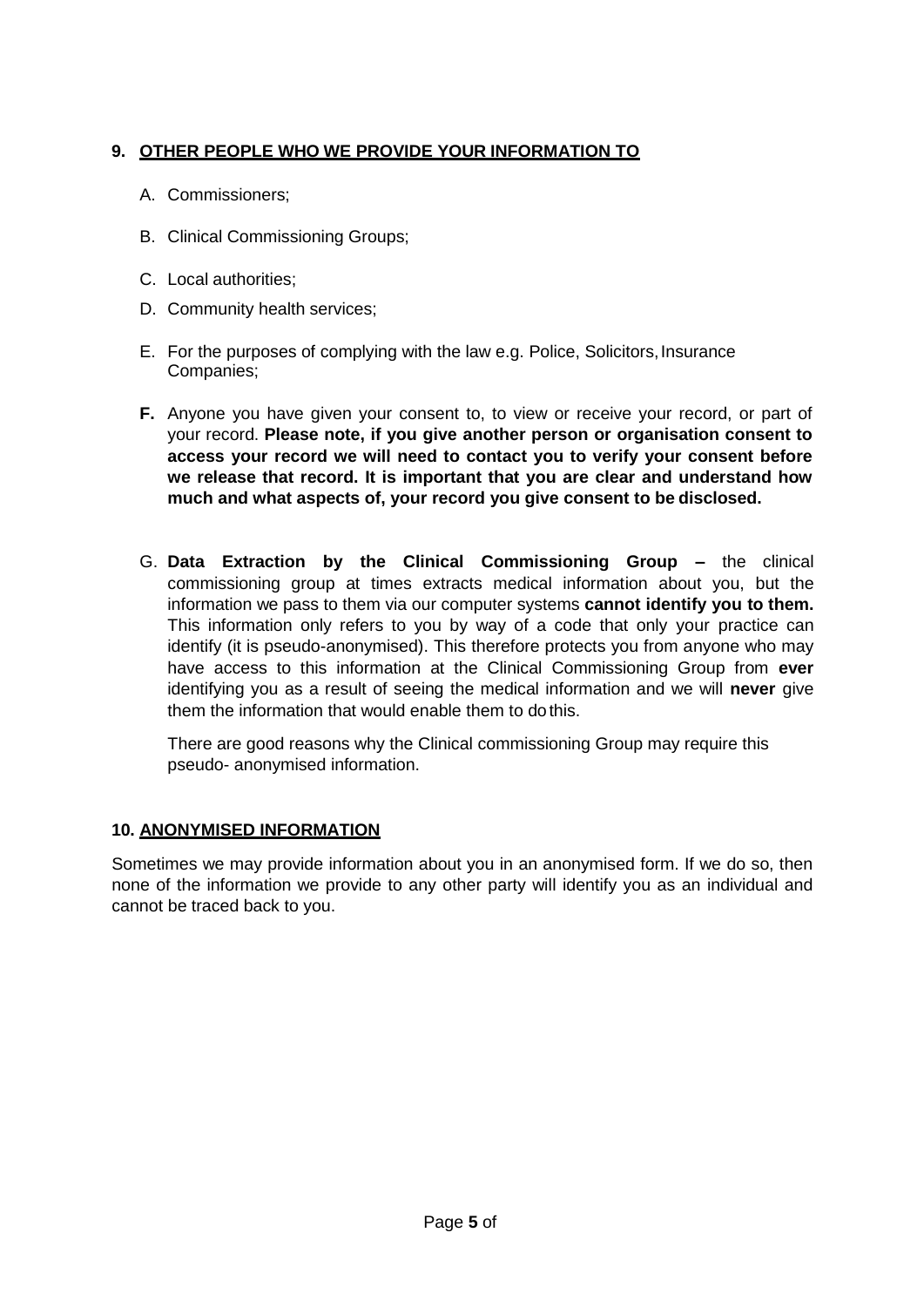# **11. YOUR RIGHTS AS A PATIENT**

The Law gives you certain rights to your personal and healthcare information that we hold, as set out below:

## **A. Access and Subject Access Requests**

You have the right to see what information we hold about you and to request a copy of this information.

If you would like a copy of the information we hold about you please email our Data Protection Officer. We will provide this information free of charge however, we may in some **limited and exceptional** circumstances have to make an administrative charge for any extra copies if the information requested is excessive, complex or repetitive.

We have one month to reply to you and give you the information that you require. We would ask, therefore, that any requests you make are in writing and it is made clear to us what and how much information you require.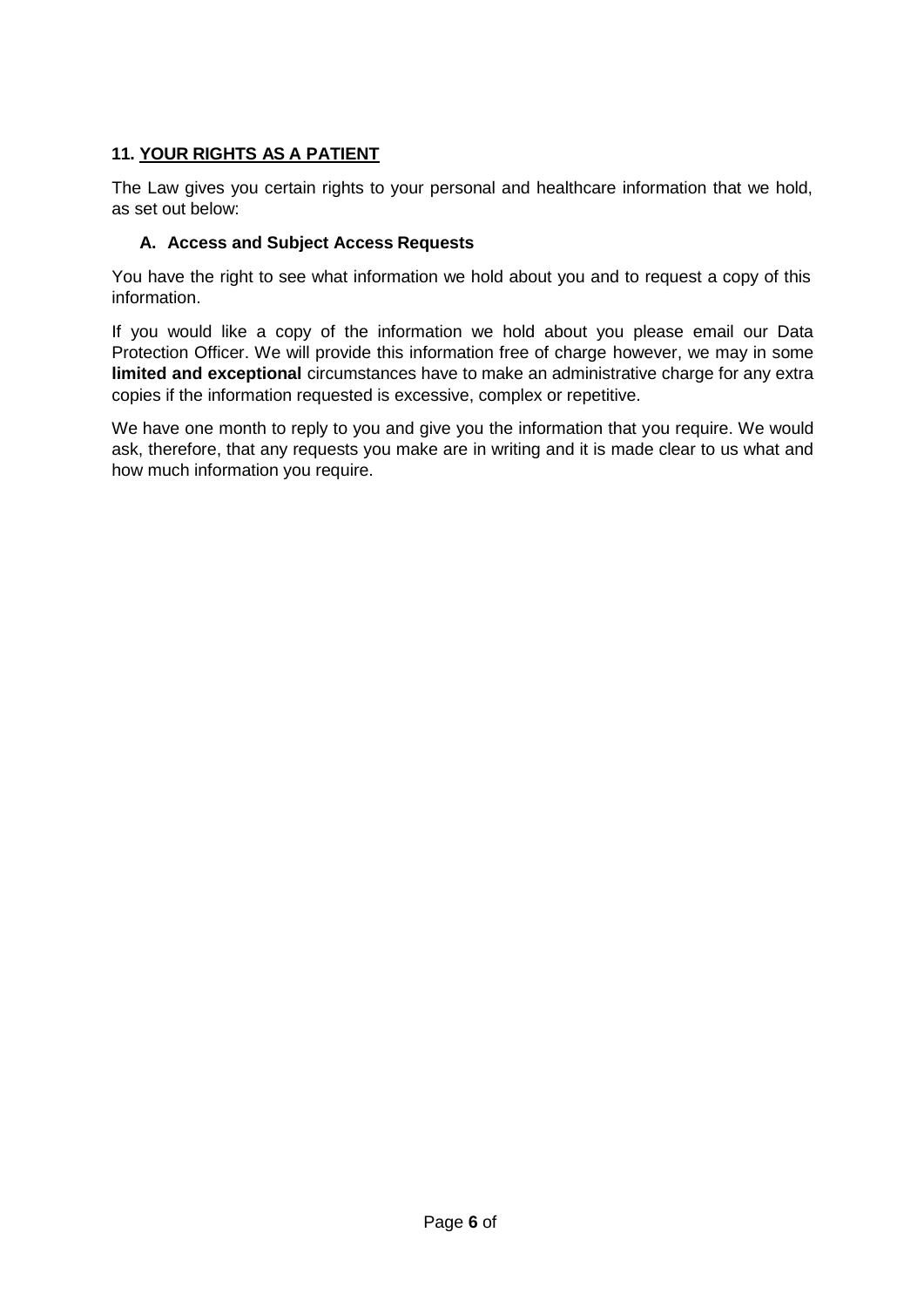#### **B. Online Access**

- i. We are currently working towards offering all patients on-line access to their medical records. We hope to achieve this for existing patients in the next 18- 24 months. All new patients will automatically be given on-line access to their records.
- ii. Please note that online access will also provide access to all relevant correspondence attached to your record. It is your responsibility to make sure that you keep your information safe and secure if you do not wish any third party to gainaccess.

## **C. Correction**

We want to make sure that your personal information is accurate and up to date. You may ask us to correct any information you think is inaccurate. It is very important that you make sure you tell us if your contact details including your mobile phone number has changed.

#### **D. Removal**

You have the right to ask for your information to be removed however, if we require this information to assist us in providing you with appropriate medical services and diagnosis for your healthcare, then removal may not be possible.

#### **E. Objection**

We cannot share your information with anyone else for a purpose that is not directly related to your health, e.g. medical research, educational purposes, etc. We would ask you for your consent in order to do this however, you have the right to request that your personal and healthcare information is not shared by the Surgery in this way. Please note the Anonymised Information section in this Privacy Notice.

## **F. Transfer**

You have the right to request that your personal and/or healthcare information is transferred, in an electronic form (or other form), to another organisation, but we will require your clear consent to be able to do this.

## **12. THIRD PARTIES MENTIONED ON YOUR MEDICAL RECORD**

Sometimes we record information about third parties mentioned by you to us during any consultation. We are under an obligation to make sure we also protect that third party's rights as an individual and to ensure that references to them which may breach their rights to confidentiality, are removed before we send any information to any other party including yourself. Third parties can include: spouses, partners, and other family members.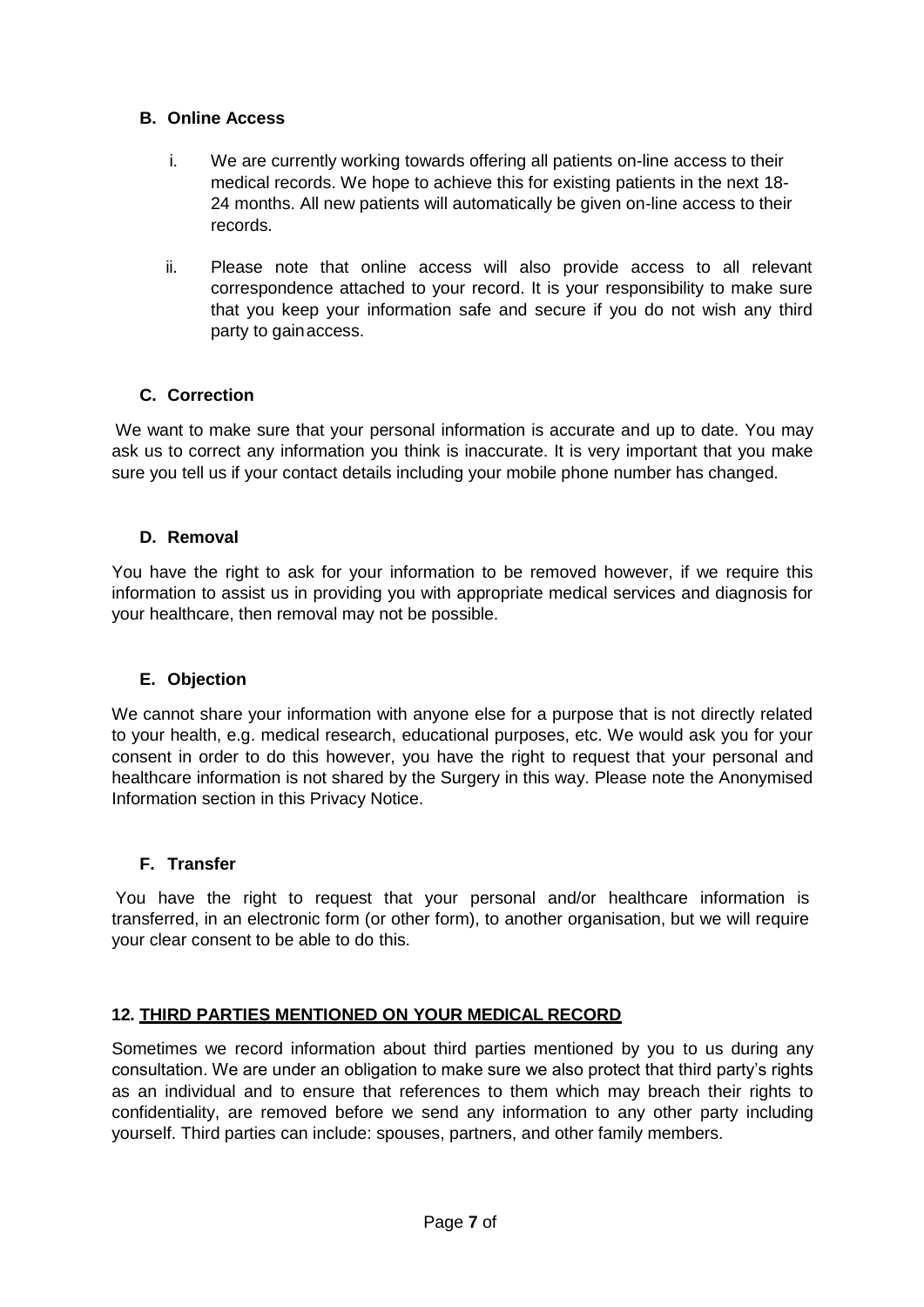# **13. HOW WE USE THE INFORMATION ABOUT YOU**

We use your personal and healthcare information in the following ways:

- A. when we need to speak to, or contact other doctors, consultants, nurses or any other medical/healthcare professional or organisation during the course of your diagnosis or treatment or on going healthcare;
- B. when we are required by Law to hand over your information to any other organisation, such as the police, by court order, solicitors, or immigration enforcement.

#### *We will never pass on your personal information to anyone else who does not need it, or has no right to it, unless you give us clear consent to do so.*

## **14. LEGAL JUSTIFICATION FOR COLLECTING AND USING YOUR INFORMATION**

The Law says we need a **legal basis** to handle your personal and healthcare information.

**CONTRACT:** We have a contract with NHS England to deliver healthcare services to you. This contract provides that we are under a legal obligation to ensure that we deliver medical and healthcare services to the public.

**CONSENT:** Sometimes we also rely on the fact that you give us consent to use your personal and healthcare information so that we can take care of your healthcare needs.

Please note that you have the right to withdraw consent at any time if you no longer wish to receive services from us.

**NECESSARY CARE**: Providing you with the appropriate healthcare, where necessary. The Law refers to this as 'protecting your vital interests' where you may be in a position not to be able to consent.

**LAW:** Sometimes the Law obliges us to provide your information to an organisation (see above).

## **15. SPECIAL CATEGORIES**

The Law states that personal information about your health falls into a special category of information because it is very sensitive. Reasons that may entitle us to use and process your information may be as follows:

**PUBLIC INTEREST**: Where we may need to handle your personal information when it is considered to be in the public interest. For example, when there is an outbreak of a specific disease and we need to contact you for treatment, or we need to pass your information to relevant organisations to ensure you receive advice and/or treatment;

**CONSENT**: When you have given us consent;

**VITAL INTEREST**: If you are incapable of giving consent, and we have to use your information to protect your vital interests (e.g. if you have had an accident and you need emergency treatment);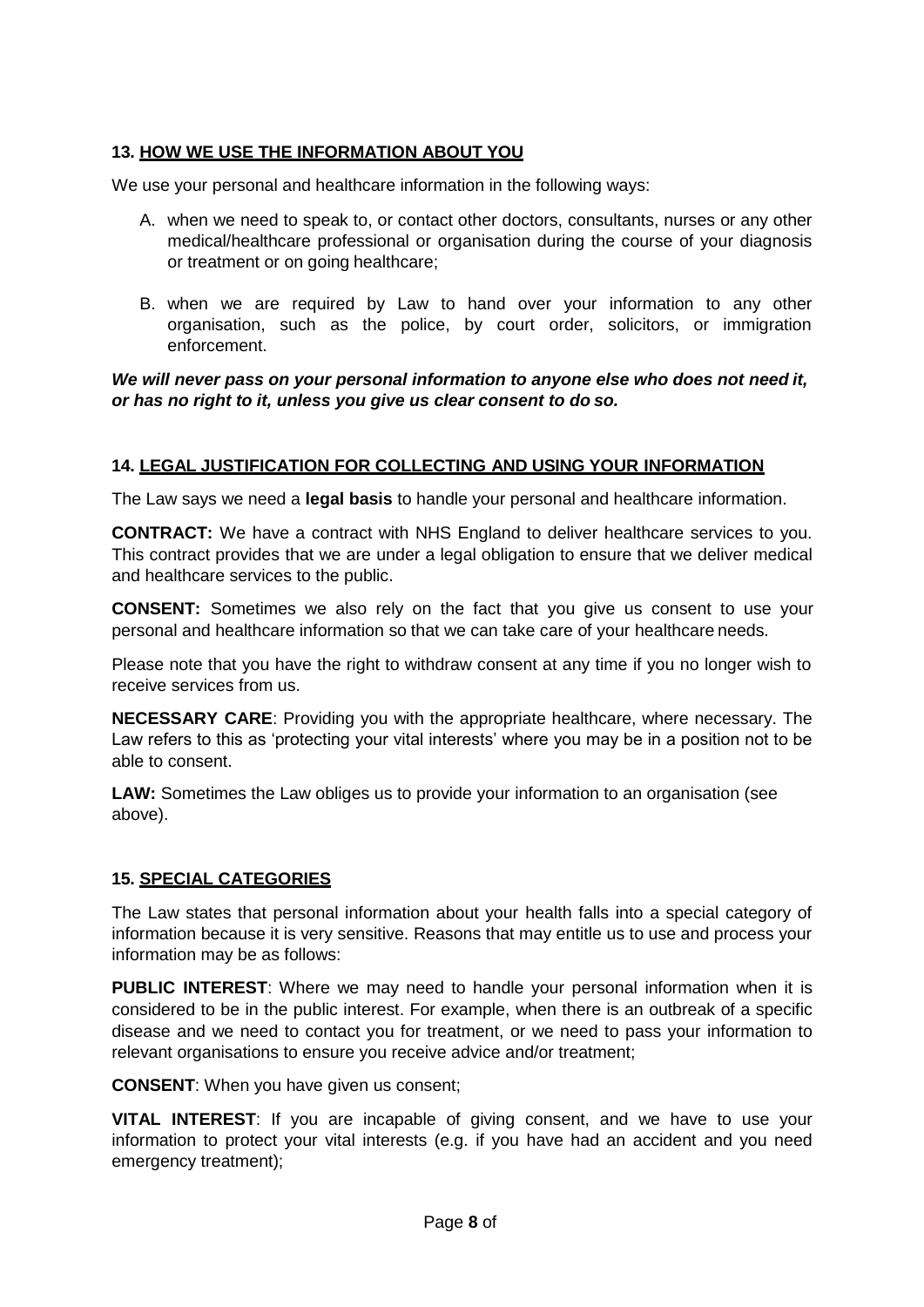**DEFENDING A CLAIM:** If we need your information to defend a legal claim against us by you, or by another party;

**PROVIDING YOU WITH MEDICAL CARE:** Where we need your information to provide you with medical and healthcare services

#### **16. HOW LONG WE KEEP YOUR PERSONAL INFORMATION**

We carefully consider any personal information that we store about you, and we will not keep your information for longer than is necessary for the purposes as set out in this Privacy Notice.

#### **17. CHILDREN**

There is a separate Privacy Notice for patients under the age of 16, a copy of which may be obtained on request.

#### **18. IF ENGLISH IS NOT YOUR FIRST LANGUAGE**

If English is not your first language you can request a translation of this Privacy Notice. Please contact our Data Protection Officer.

#### **19. COMPLAINTS**

If you have a concern about the way we handle your personal data or you have a complaint about what we are doing, or how we have used or handled your personal and/or healthcare information, then please contact our Data Protection Officer.

However, you have a right to raise any concern or complaint with the UK information regulator, at the Information Commissioner's Office: [https://ico.org.uk/.](https://ico.org.uk/)

#### **20. OUR WEBSITE**

The only website this Privacy Notice applies to is the Surgery's website. If you use a link to any other website from the Surgery's website then you will need to read their respective Privacy Notice. We take no responsibility (legal or otherwise) for the content of other websites.

#### **21. COOKIES**

The Surgery's website uses cookies. For more information on which cookies we use and how we use them, please see our Cookies Policy.

#### **22. SECURITY**